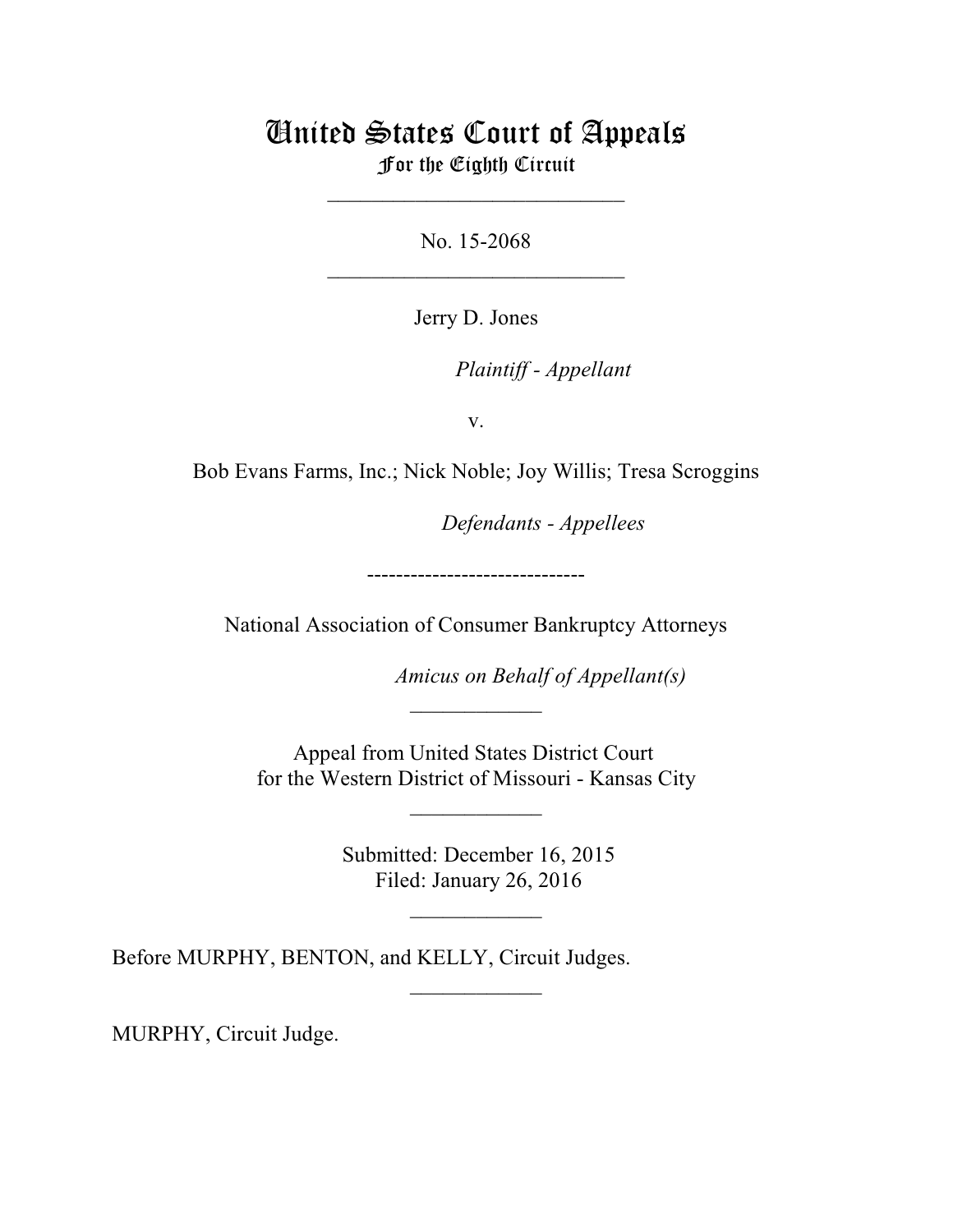Jerry Jones brought this action against his employer Bob Evans Farms, Inc. (Bob Evans) and several Bob Evans employees, alleging employment discrimination in violation of federal and Missouri law. The district court<sup>1</sup> granted summary judgment for Bob Evans, concluding that Jones' failure to disclose his claims in his Chapter 13 bankruptcy proceedings judicially estopped him from pursuing them. Jones appeals, and we affirm.

## I.

Jones began working for Bob Evans in June 2009. A few months later he and his wife Sharron Shores filed for Chapter 13 bankruptcy. The trustee filed a motion with the bankruptcy court to deny confirmation of their plan because they had not included Shores' pending workers compensation claimin their bankruptcy schedules. Jones and Shores amended their schedules to include that claim and agreed to make any nonexempt proceeds from it available to their unsecured creditors. The bankruptcy court then confirmed their plan in January 2010. The confirmation order required Jones and Shores to report to the trustee "any events affecting disposable income," specifically including lawsuits that were "received orreceivable" during the term of their plan, which would not exceed five years.

Jones quit his job with Bob Evans in May 2012. Six months later he filed a charge of employment discrimination against Bob Evans with the Equal Employment Opportunity Commission (EEOC) and the Missouri Commission on Human Rights, claiming that he had experienced race discrimination at work beginning in 2009. After Jones later received a right to sue letter, he filed this lawsuit in Missouri state court against Bob Evans and several of its employeesin 2013, alleging violations of Title VII of the Civil Rights Act of 1964 and Missouri law. He did not report the lawsuit to the

<sup>&</sup>lt;sup>1</sup>The Honorable Ortrie D. Smith, United States District Judge for the Western District of Missouri.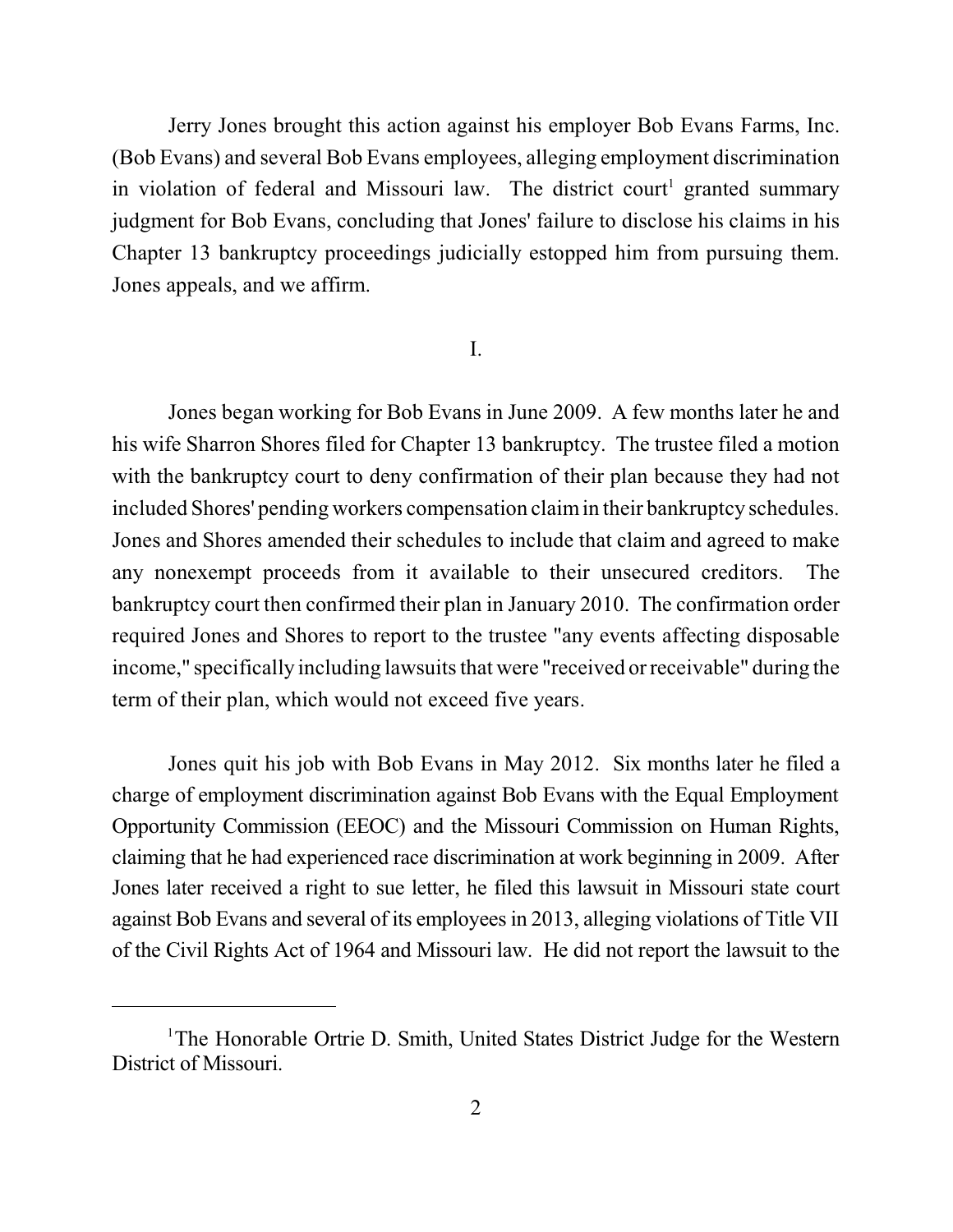trustee, however. Bob Evanslater removed the discrimination case to the federal district court.

The bankruptcy court terminated Jones and Shores' bankruptcy in July 2014, discharging unsecured debts of \$146,499.58. Bob Evans and its employees then filed a motion for summary judgment in Jones' discrimination case which the district court granted, concluding that Jones was judicially estopped from pursuing his claims because he had not disclosed them in the bankruptcy court. The court found that Jones had intentionally failed to disclose his claims to the bankruptcy trustee and concluded that thisfailure wastantamount to a representation to the bankruptcy court that those claims did not exist. The district court thus concluded that Jones was judicially estopped from pursuing those claims.

Jones filed a motion with the bankruptcy court to reopen the bankruptcy estate, which was granted, and he amended his schedules to include his claims in the instant case. He also filed a motion in the district court, asserting that he had cured his failure to disclose by amending hisschedules and requesting the court amend its prior order and deny summary judgment for Bob Evans or, alternatively, grant himrelief from that order. The court denied Jones' motion, concluding that his "last minute candor" in reopening the bankruptcy estate did not prevent the application of judicial estoppel to bar his claims. Jones appeals.

## II.

We review the order denying Jones' motion to amend the summary judgment order or, alternatively, for relief from that order for an abuse of discretion. See, e.g., United States v. Metro. St. Louis Sewer Dist., 440 F.3d 930, 933 (8th Cir. 2006). Motions to amend "serve the limited function of correcting manifest errors of law or fact." Id. (internal quotation marks omitted). Here, Jones argues that the district court erred in concluding that judicial estoppel barred his claims. We review the district court's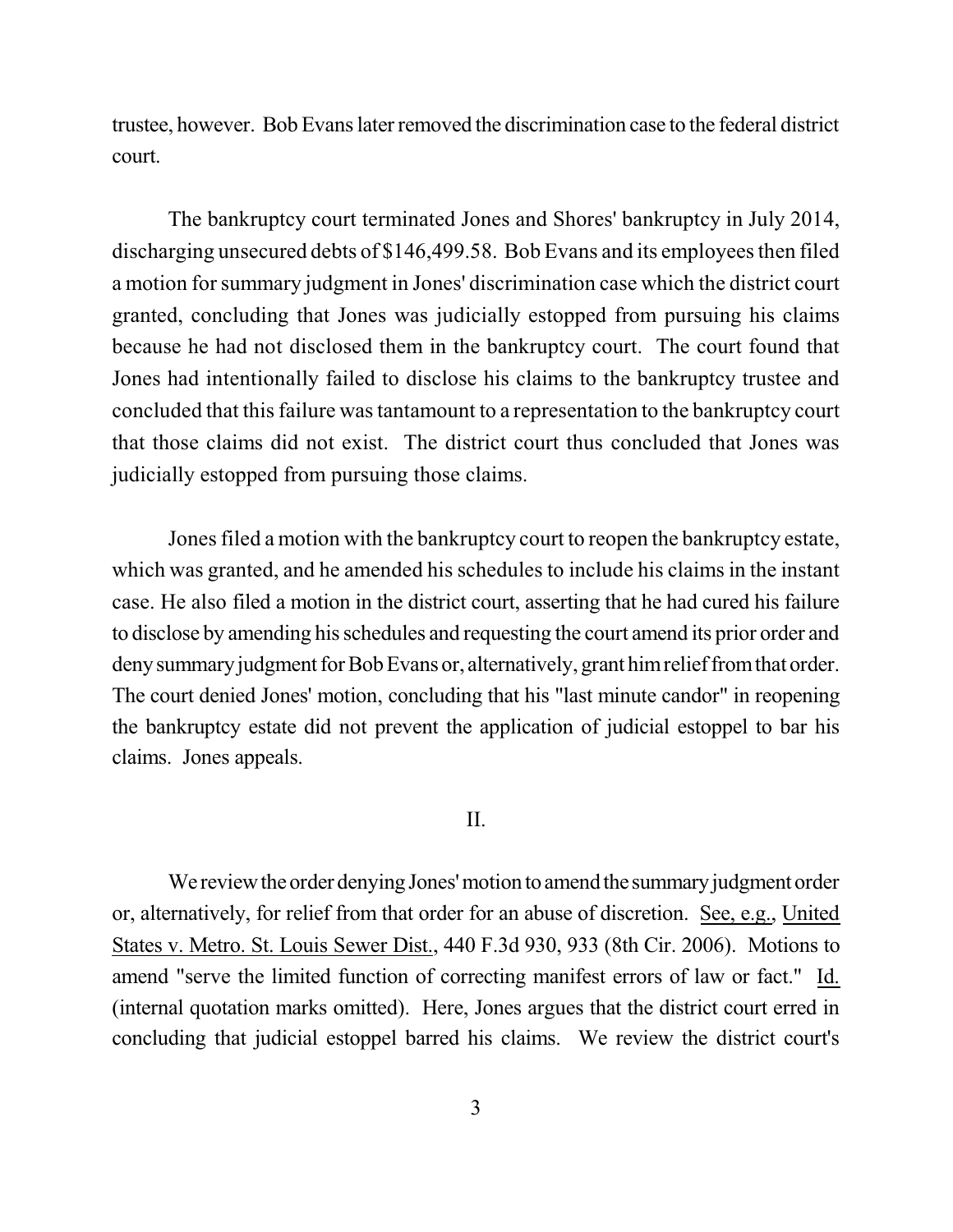underlying application of judicial estoppel for an abuse of discretion, affirming "unless it plainly appears that the court committed a clear error of judgment in the conclusion it reached upon a weighing of the proper factors." Stallings v. Hussmann Corp., 447 F.3d 1041, 1046–47 (8th Cir. 2006) (quoting Alternative Sys. Concepts, Inc. v. Synopsys, Inc., 374 F.3d 23, 32 (1st Cir. 2004)).

Judicial estoppel is an equitable doctrine that "prevents a party from asserting a claim in a legal proceeding that is inconsistent with a claim taken by that party in a previous proceeding." New Hampshire v. Maine, 532 U.S. 742, 749 (2001) (quoting 18 James Wm. Moore et al., Moore's Federal Practice § 134.30 (3d ed. 2000)). While "the circumstances under which judicial estoppel may appropriately be invoked are probably not reducible to any general formulation of principle," three factors inform a court's decision about whether it should apply. Id. at 750. First, a party's later position must be "clearly inconsistent" with its prior position. Id. Second, a court should consider whether a party has persuaded a court to accept its prior position "so that judicial acceptance of an inconsistent position in a later proceeding would create the perception that either the first or the second court was misled." Id. (internal quotation marks omitted). Finally, a court should consider whether the party asserting inconsistent positions "would derive an unfair advantage or impose an unfair detriment on the opposing party if not estopped." Id. at 751. A party who has filed for bankruptcy may be judicially estopped from pursuing a claim not disclosed in his or her bankruptcy filings. See Stallings, 447 F.3d at 1047. For the following reasons, we conclude that the district court did not abuse its discretion in applying judicial estoppelto bar Jones' claims in this case.

The first New Hampshire factor supports the district court's application of judicial estoppel because Jonestook inconsistent positions between his bankruptcy case and this case. Jones' failure to amend his bankruptcy schedules to include his discrimination claims "represented to the bankruptcy court that no such claims existed," and his assertion of those claims in this case is inconsistent with that prior position. Id. at 1049. The National Association of Consumer Bankruptcy Attorneys (NACBA) as amicus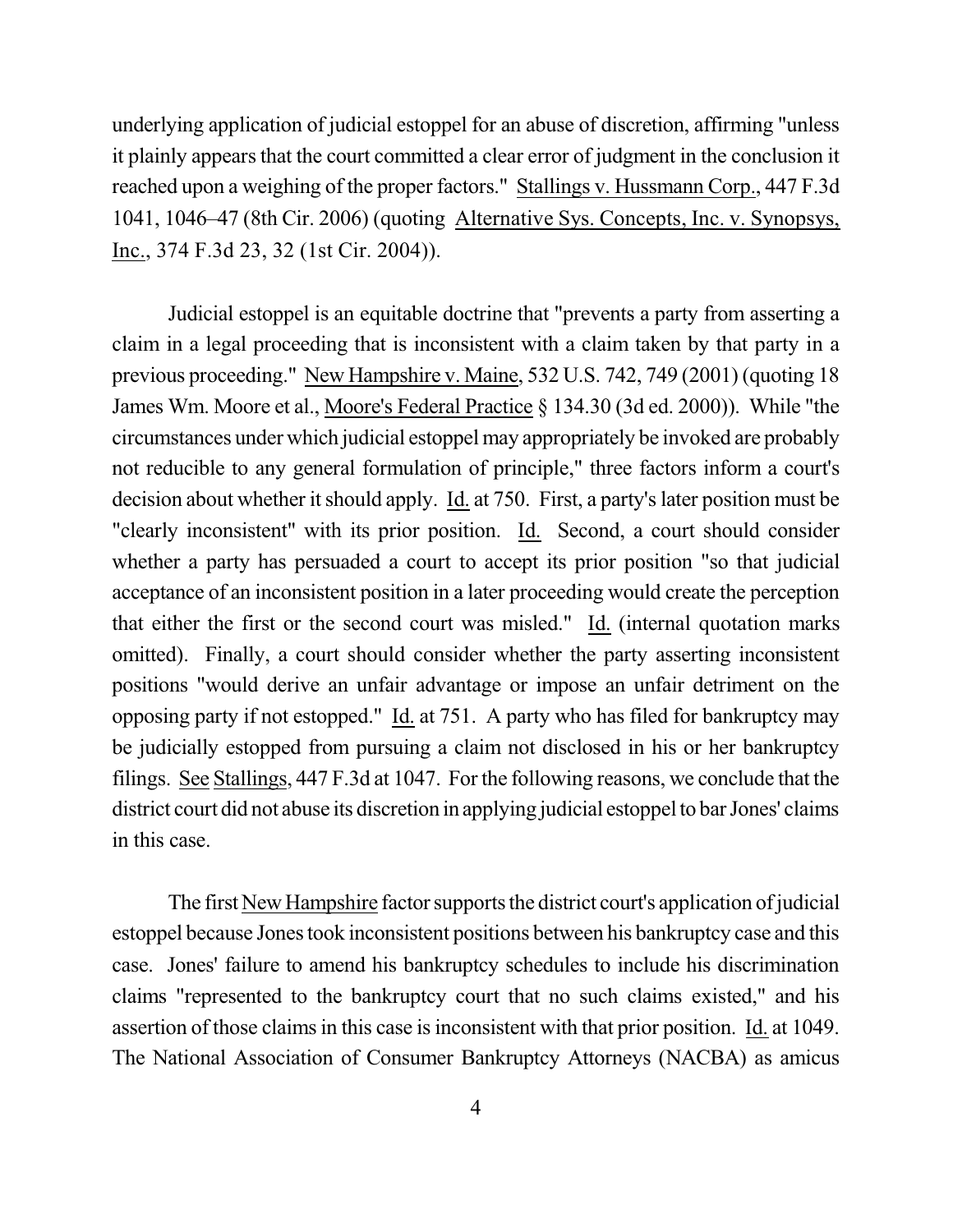argues that Jones' failure to disclose his claims was not a representation that they did not exist because a Chapter 13 debtor has no obligation under the Bankruptcy Code or Rules to disclose causes of action arising after the filing of his bankruptcy petition. Our court has previously concluded, however, that a Chapter 13 debtor who does not amend his bankruptcy schedules to reflect a post petition cause of action adopts inconsistent positions in the bankruptcy court and the court where that cause of action is pending. See id.; see also E.E.O.C. v. CRST Van Expedited, Inc., 679 F.3d 657, 679 (8th Cir. 2012).

Furthermore, in its order confirming Jones' bankruptcy plan the bankruptcy court had expressly required him to report any future lawsuits to the trustee. We conclude that Jones' failure to report his claims to the trustee represented to the bankruptcy court that those claims did not exist regardless of whether he had an independent legal duty to amend his schedules. Jones contends that the bankruptcy court's order only required him to report legal claims to the extent that those claims resulted in disposable income, such as the proceeds from a settlement. We disagree, particularly because the order referred specifically to "lawsuits" rather than "judgments" or "settlements." Indeed, Jones concedes in his opening brief that "the cause of action [against Bob Evans] unquestionably should have been included [in amended schedules]" and that "his failure to amend was a mistake." We conclude that Jones' assertion of inconsistent positions in the courts supports the district court's application of judicial estoppel to bar his claims.

The second New Hampshire factor also supports the district court's application of judicial estoppel because the bankruptcy court, by discharging Jones' unsecured debts, adopted the position that his discrimination claims did not exist. See, e.g., E.E.O.C., 679 F.3d at 679. NACBA argues that the bankruptcy court did not adopt Jones' position that he had no pending legal claims because it eventually reopened his bankruptcy estate and allowed him to add his discrimination claims to his schedules, but "the [bankruptcy] court's original discharge of the debt is sufficient acceptance of the debtor's position to provide a basis for judicial estoppel." Stallings, 447 F.3d at 1048. We therefore conclude that the bankruptcy court accepted Jones' position that his claims in this case did not exist.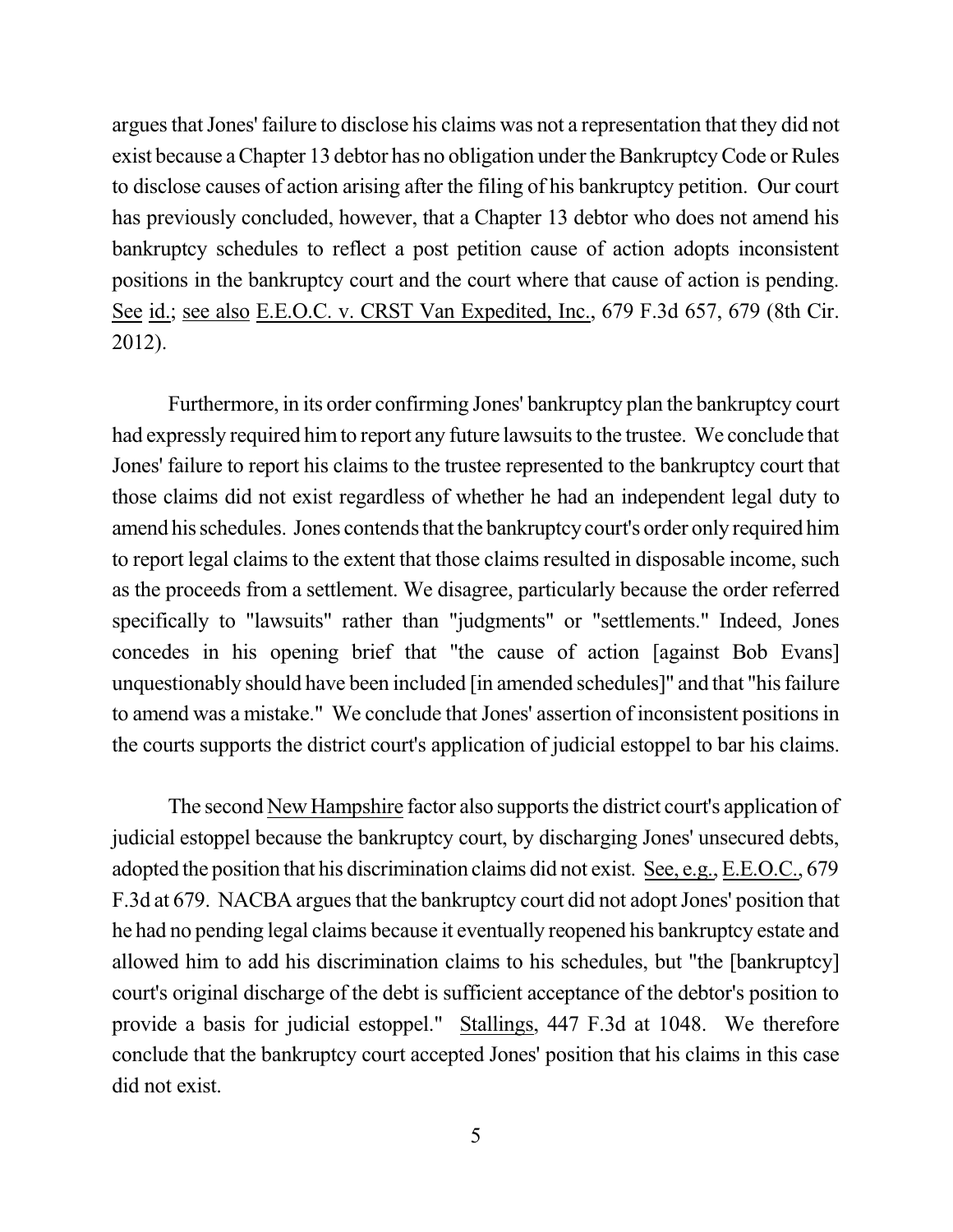The third New Hampshire factor similarly favors the application of judicial estoppel because Jones could have derived an unfair advantage in the bankruptcy proceedings by concealing his claims. If Jones had disclosed his claims, for example, the trustee could have moved the bankruptcy court to order him to make the proceeds from any potential settlement available to his unsecured creditors.<sup>2</sup> See, e.g., In re Waldron, 536 F.3d 1239, 1245 (11th Cir. 2008). NACBA argues that Jones did not in fact benefit from his failure to disclose his claims because as a Chapter 13 debtor he paid his creditors solely out of his income, and he received no income from those claims during his bankruptcy. "[J]udicial estoppel does not require that the nondisclosure must lead to a different result in the bankruptcy proceeding," however, and may apply based on a litigant's intent to mislead the court. Robinson v. Tyson Foods, Inc., 595 F.3d 1269, 1275 (11th Cir. 2010).

Jones asserts that his failure to disclose his claims was inadvertent and that he did not intend to mislead the court, which would make the application of judicial estoppel improper. See Stallings, 447 F.3d at 1049. Nevertheless, "[a] debtor's failure to satisfy its statutory disclosure duty is 'inadvertent' only when, in general, the debtor either lacks knowledge of the undisclosed claims or has no motive for their concealment." Id. at 1048 (emphasis omitted) (quoting In re Coastal Plains, Inc., 179 F.3d 197, 210 (5th Cir. 1999)). Here, it is undisputed that Jones had knowledge of his claims while his bankruptcy case was pending. In addition, our court has previously recognized that a Chapter 13 debtor who receives a right to sue letter fromtheEEOCwhile his bankruptcy case is pending has a motive to conceal his employment discrimination claims from that court. Id. at 1048. Moreover, even if a debtor's decision to reopen his bankruptcy estate and amend his schedules could show inadvertence, in this case Jones knew he had to disclose pending legal claims because the trustee had previously moved to deny plan confirmation after he failed to include Shores' workers compensation claim. The district court thus did not err in finding that Jones' failure to disclose his claims was intentional. Accordingly, and based on this analysis of the New Hampshire factors, we conclude that

<sup>&</sup>lt;sup>2</sup>Notably, that is similar to what the trustee did with respect to Shores' workers compensation claim.